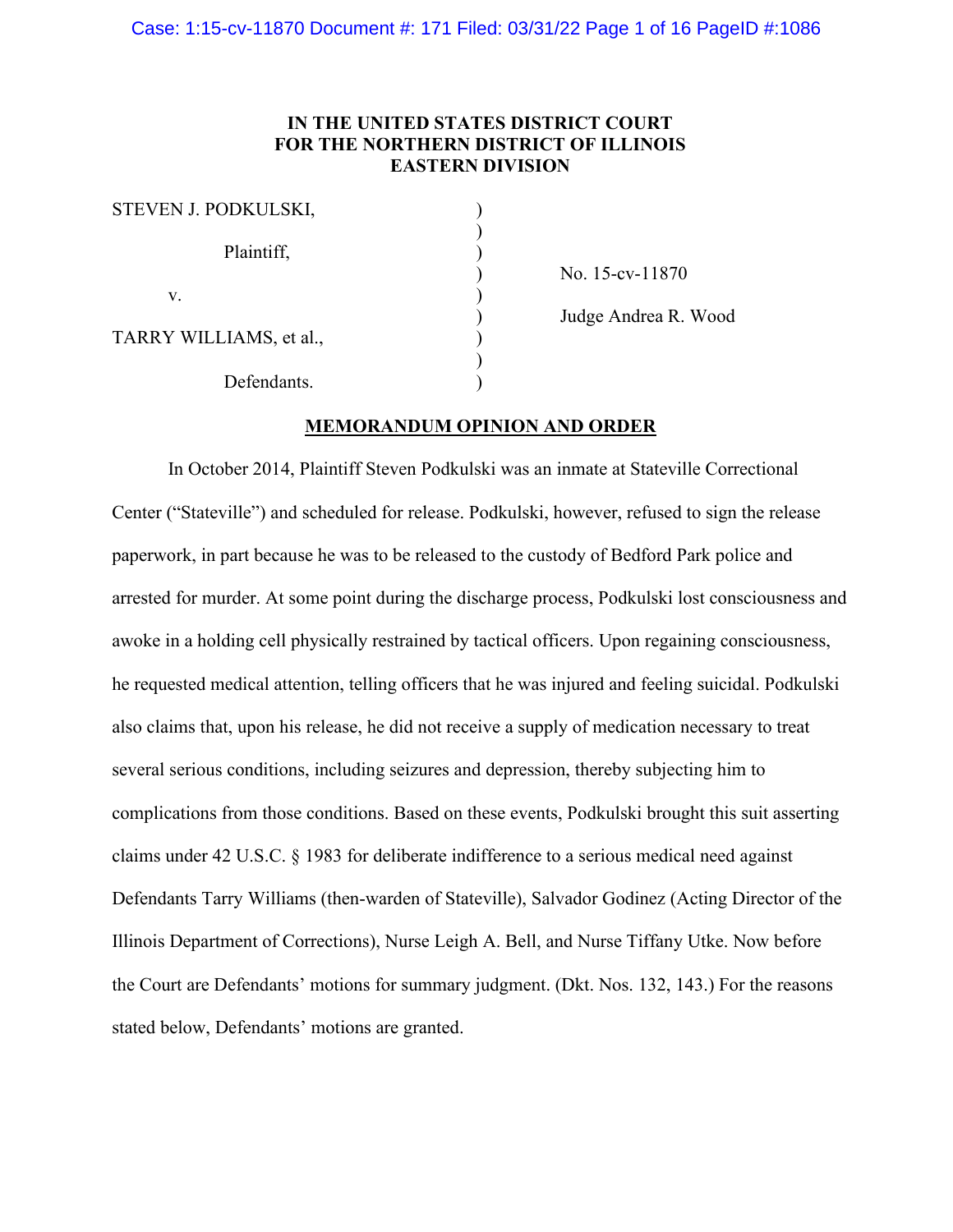#### **BACKGROUND**

Unless otherwise noted, the following facts are undisputed.

On October 22, 2014, Steven Podkulski, an inmate at Stateville, was scheduled to be released onto Mandatory Supervised Release. (Pl.'s Resp. to Defs. Bell and Utke's Statement of Material Facts ("BUSMF") ¶ 7, Dkt. No. 150; Pl.'s Resp. to Defs. Williams and Godinez's Statement of Material Facts ("WGSMF") ¶ 7, Dkt. No. 151.) At some point during the discharge process, Podkulski became aware that Bedford Park police were waiting to arrest him for murder. (WGSMF ¶ 7*.*) Podkulski then refused to sign the release forms. (BUSMF ¶ 7; WGSMF ¶ 7*.*) In response, Tarry Williams, the warden of Stateville, informed staff that they should not worry about getting Podkulski's signature and had him escorted from the room. (*Id.*) As Podkulski left the room, he lost consciousness for an unknown reason. (*Id.*)

According to Podkulski, he regained consciousness in a holding cell to find his legs raised and his arms pulled back with several tactical officers on top of him, kneeling on his back and neck. (BUSMF ¶ 8; WGSMF ¶ 8.) Podkulski then requested medical assistance, stating that he had been physically injured and had suicidal thoughts. (*Id.*) Following this request, Nurse Leigh Bell and Nurse Tiffany Utke each individually reported to the holding cell (*Id.*) Nurse Bell is a Licensed Clinical Professional Counselor who was working as a Qualified Mental Health Professional at Stateville at the time. (BUSMF ¶ 2; WGSMF ¶ 4.) As part of her job duties, Nurse Bell provided crisis intervention counseling to inmates in crisis situations, conducted lethality assessments, and implemented suicide precaution regulations when necessary. (BUSMF ¶ 2*.*) Nurse Bell was never involved with the distribution of medications to any inmates. (*Id.* ¶ 17.) Nurse Tiffany Utke is a Licensed Practical Nurse ("LPN") who worked at Stateville in 2014. (BUSMF ¶ 3; WGSMF ¶ 5.) Upon each of their arrivals, Podkulski contends that he informed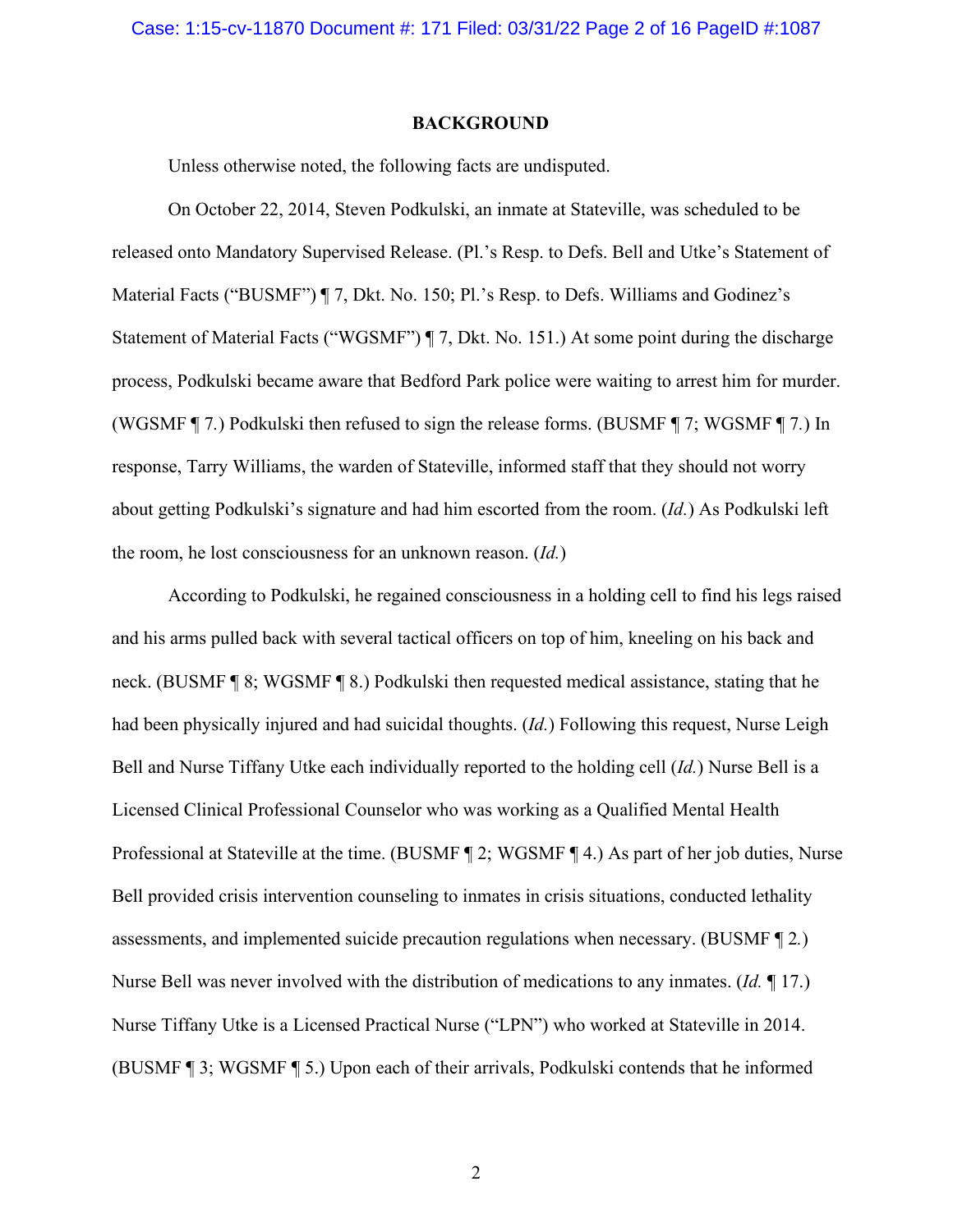#### Case: 1:15-cv-11870 Document #: 171 Filed: 03/31/22 Page 3 of 16 PageID #:1088

Nurse Bell and Nurse Utke that he had lost consciousness, was feeling suicidal, and had neither been given his medication that morning nor been provided medication to take with him upon discharge. (BUSMF ¶ 8.)

Illinois Department of Corrections ("IDOC") policy requires the creation of a Crisis Intervention Team to respond to crisis situations, such as when an inmate expresses suicidal thoughts. (*Id.* ¶¶ 11–12.) This policy also directs crisis team members who are not independently licensed mental health clinicians to complete an Evaluation of Suicide Potential Form to assess lethality for an inmate in crisis—that is, to evaluate the risk of suicide. (*Id.* ¶ 11.) This form provides space for evaluators to record both self-reported information provided by the inmate and the evaluator's own observations. (*Id.* ¶ 14.) Nurse Bell was a crisis team member and, as part of her job duties, routinely performed such evaluations to determine inmate suicide potential. (*Id.*  $\P$  13.)

On October 22, 2014, at approximately 10:15 a.m., Nurse Bell used her clinical judgment to conduct an assessment of and fill out an Evaluation of Suicide Potential for Podkulski. (BUSMF ¶¶ 14–15; WGSMF ¶ 9.) Section I of the form addresses "Risk Factors" and requires the evaluator to select "yes" or "no" as to 15 risk factors, with space provided for the evaluator to include their own observations. (Pl.'s Resp. to Bell & Utke's Statement of Material Facts ("PRSMF"), Ex. D, Eval. of Suicide Potential Form at [1](#page-2-0), Dkt. No.  $150-4$ .)<sup>1</sup> At the bottom of the page, the evaluator is then asked to calculate the total number of yes/no responses in each column. (*Id.*) Pursuant to policy, inmates who score greater than 5 on the risk factors should be reviewed for crisis watch and referred for a mental health evaluation. (BUSMF ¶ 15; Eval. of Suicide

<span id="page-2-0"></span> $1$ . The parties have all attached copies of various documents, including deposition transcripts and medical records, to their various statements of facts. For ease of reference, the Court will refer only to one set of exhibits.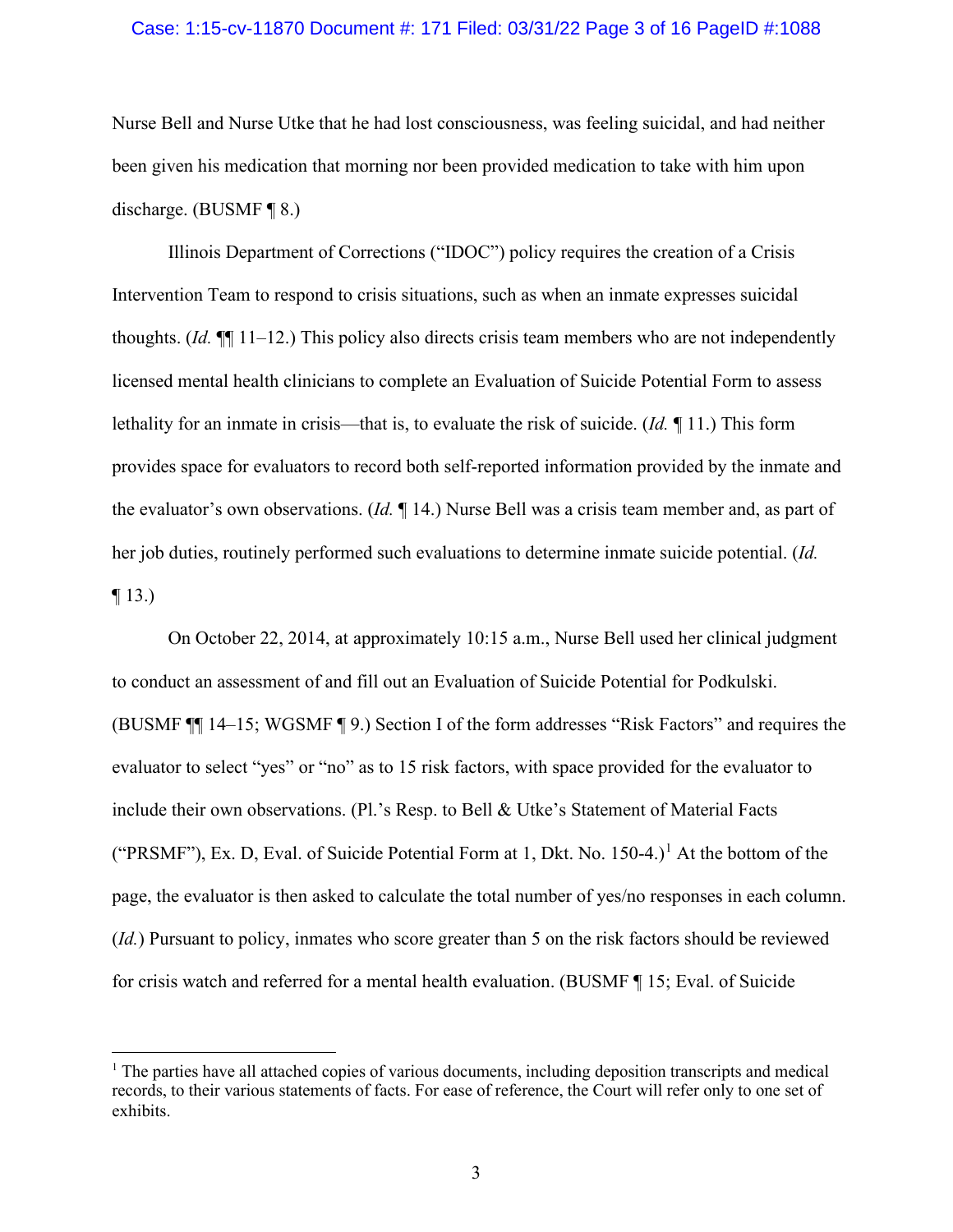#### Case: 1:15-cv-11870 Document #: 171 Filed: 03/31/22 Page 4 of 16 PageID #:1089

Potential Form at 2.). Nurse Bell noted that only 2 of the 15 risk factors were present: Podkulski "seem[ed] overly anxious, afraid, or angry" as he was yelling at officers about not being able to refuse parole and "express[ed] thoughts of killing him[self]." (Eval. Of Suicide Potential Form at 1.)

Section II of the form similarly covers "Protective Factors," for which Podkulski was noted as having 3 of 8 factors present, which the evaluator should take into consideration when determining whether crisis watch is needed. (*Id.* at 2.) On the form, Nurse Bell also recorded her observations of Podkulski, writing that Podkulski "present[ed] as angry" and was yelling about his legal rights being violated. (BUSMF ¶ 15; Eval. Of Suicide Potential Form at 3.) She further recorded that Podkulski called for a crisis team member because he was not being allowed to refuse parole, and that he did not endorse an active plan or intent for either self-harm or harm of others at the time of observation. (*Id.*) Based on her evaluation, Nurse Bell indicated that no crisis status should be ordered and recommended that Podkulski be returned to general population housing. (Eval. Of Suicide Potential Form at 2.)

Shortly after Nurse Bell completed her evaluation, Nurse Utke completed an Offender Injury Report for Podkulski. (BUSMF ¶ 20; WGSMF ¶ 11.) Nurse Utke indicated that she did not know how the injury occurred or whether it was witnessed by staff, but nonetheless did check that the injury was self-inflicted and recorded that it occurred at 10:30 a.m. that morning. (WGSMF ¶ 11.) The second page of the report was completed at 10:45 a.m. on October 22, 2014. (*Id.* ¶ 11.) There, Nurse Utke recorded that Podkulski had "no noticeable injuries at this time" and "refused all medical treatment." (BUSMF ¶ 20; WGSMF ¶ 11.) According to Podkulski, however, Nurse Bell and Nurse Utke chose not to provide any further medical attention not based on their own independent evaluations, but because Williams told both of them not to do anything for him.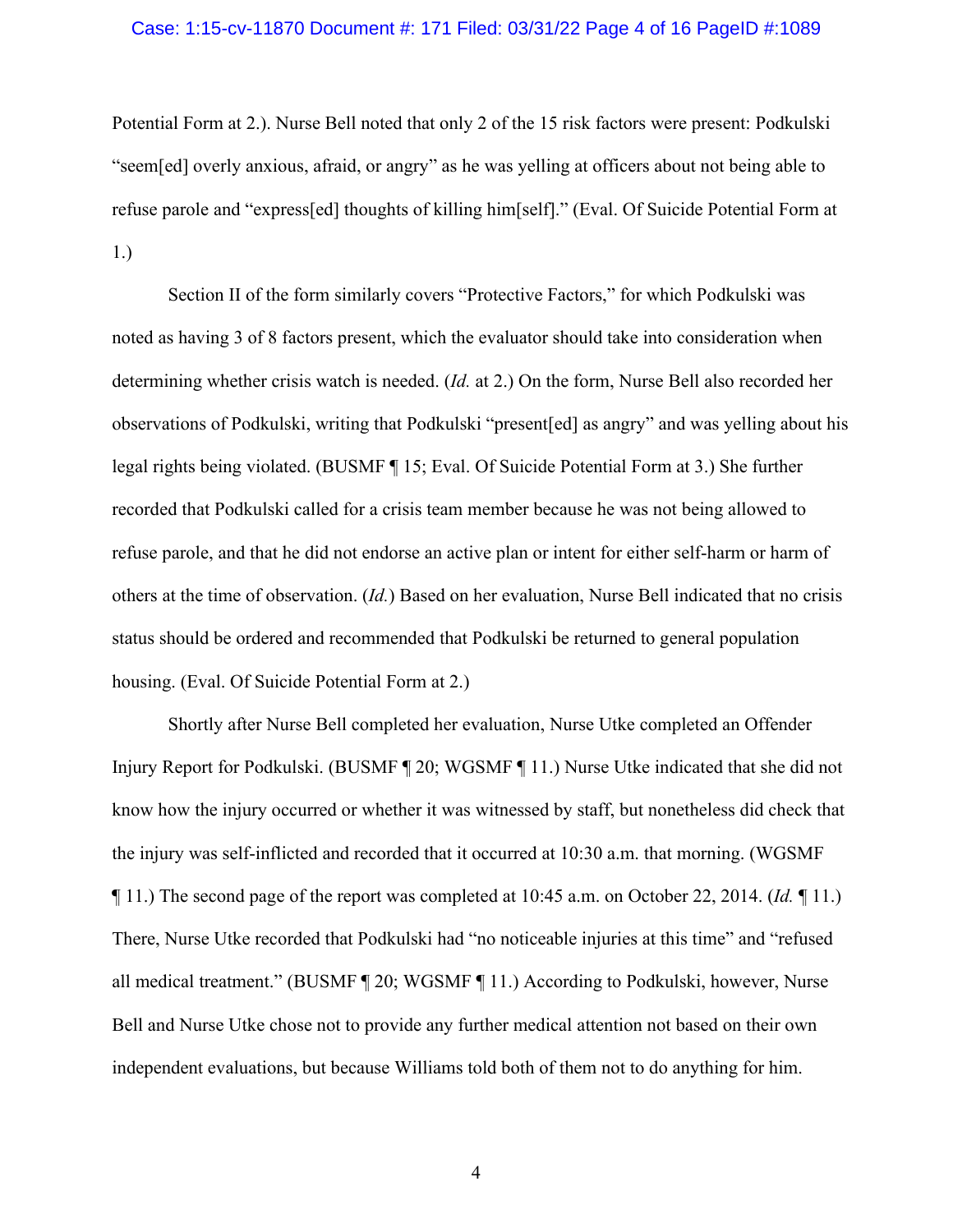#### Case: 1:15-cv-11870 Document #: 171 Filed: 03/31/22 Page 5 of 16 PageID #:1090

(Defs. Williams and Godinez's Resp. to Pl.'s Statement of Additional Material Facts ("WGSAMF") ¶¶ 15–16, Dkt. No. 155; Defs.' Bell and Utke's Resp. to Pl.'s Statement of Additional Material Facts ("BUSAMF") ¶ 15–16, Dkt. No. 161.) Williams, Nurse Bell, and Nurse Utke deny that this occurred.

Podkulski was eventually taken into custody by the Bedford Park Police Department on a murder warrant and transported, via squad car, to the station. (BUSMF ¶ 22; WGSMF ¶¶ 12–14.) Podkulski never entered the station, however, as he was immediately taken to MacNeal Hospital in an ambulance. (WGSMF ¶ 15.) Podkulski arrived at MacNeal Hospital at 12:12 p.m. and was discharged back to the custody of the Bedford Park Police Department between approximately 2:30 p.m. and 3:00 p.m. without any medication. (*Id.*¶¶ 16, 19.) Medical records indicate that he presented with muscle pain, although X-rays of Podkulski's lumbar spine, knee, and ankle all showed "no radiographic evidence of acute fracture." (*Id.* ¶ 18.) The notes also record that Podkulski stated he was at 0/10 on the pain scale and did not have any pain, and a physical exam noted his face and head were atraumatic. (*Id.*) Nonetheless, Podkulski maintains that he suffered injuries to his ribs and legs, as well as a permanent injury to his shoulder that still causes pain. (*Id.*)

While at MacNeal Hospital, Podkulski again expressed suicidal thoughts, although the parties dispute when and how he made those statements. Podkulski asserts that he immediately informed medical providers at MacNeal Hospital that he was suffering from suicidal and homicidal thoughts. (WGSAMF ¶ 19; BUSAMF ¶ 19.) Defendants, however, maintain that Podkulski initially reported as non-suicidal, with the discharge summary for his visit stating that he "reported passive suicidal thoughts only after being informed he was discharged, do not suspect need for acute inpatient psychiatric illness and recommend suicide watch while in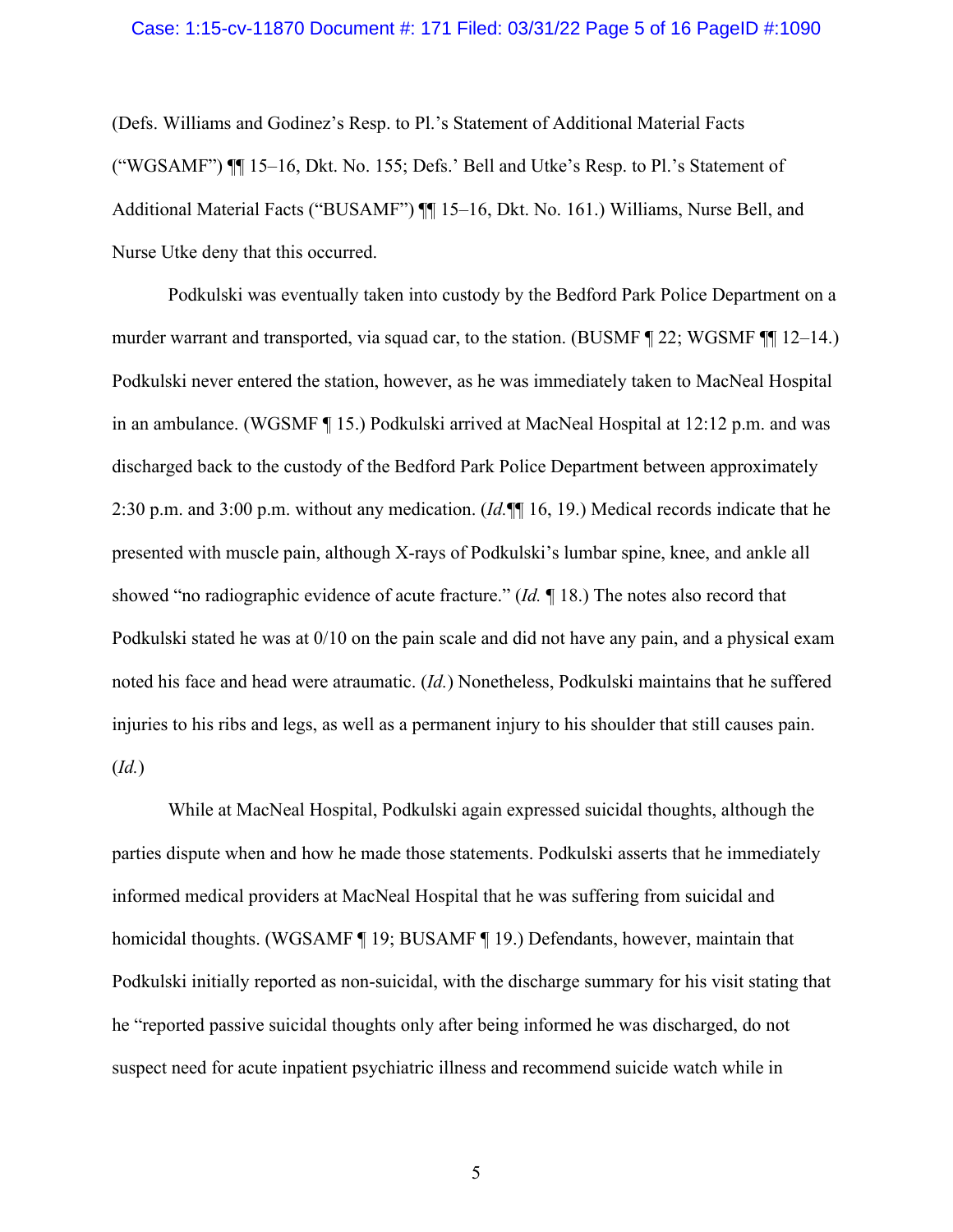#### Case: 1:15-cv-11870 Document #: 171 Filed: 03/31/22 Page 6 of 16 PageID #:1091

custody." (WGSAMF ¶ 19; BUSAMF ¶ 19; WGSMF, Ex. 8, MacNeal Hospital Medical Records at WD 000127, Dkt. No. 151-8.) Medical notes also record that it was noteworthy that "once [Podkulski] was notified that he was being discharged he began to scream and fight, stating 'I'm suicidal,'" which was "not something that [Podkulski] reported before and was clearly related to him being discharged back into custody." (WGSMF ¶ 17; MacNeal Hospital Medical Records at WD 000129.)

Podkulski also complains that Defendants failed to provide him with medication upon his release. In October 2014, Stateville policy directed that inmates were to be discharged with a twoweek supply of medication, if recommended by a medical professional. (BUSMF ¶ 19.) Inmates were to receive this supply from the nursing staff along with a prescription for an additional twoweek supply. (*Id.*) The nurse responsible for distributing the medications varied depending on who was available to be assigned to the task. (*Id.*) At the time of his discharge, Podkulski was on medication to treat various conditions, including seizures and depression. (BUSAMF ¶ 2.) In August 2014, Podkulski filed a grievance expressing concern that he would not be given medication to cover the transition period between his discharge and finding a new provider for his medications. (*Id.* ¶ 1.) Specifically, Podkulski noted that he had been informed he would not receive medical equipment to administer or check his blood-sugar level and requested that he be provided such equipment along with his two-week supply of medication. (PRSMF, Ex. A, Grievance Officer's Rep. at 2, Dkt. Nos. 150-1.) Noting that Nurse Utke reviewed Podkulski's medical records, the Grievance Officer found that Podkulski would be given a two-week supply of medication (along with a prescription for two more weeks) and stated that Podkulski would need to go to the nearest health department to obtain any other medical equipment. (*Id.* at 1*.*)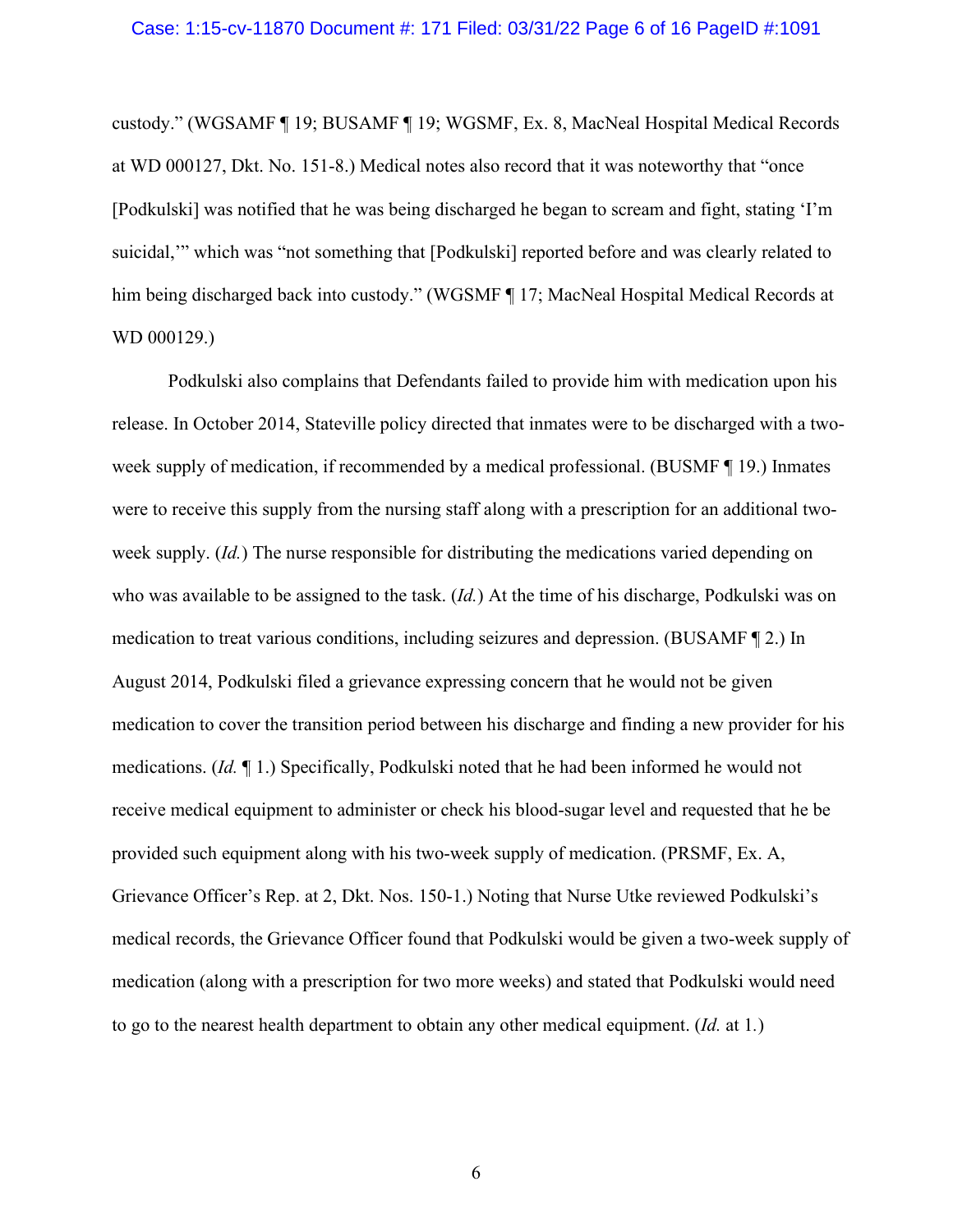#### Case: 1:15-cv-11870 Document #: 171 Filed: 03/31/22 Page 7 of 16 PageID #:1092

The morning of his release, Podkulski received his dose of medications as prescribed. (BUSMF ¶ 23.) Bedford Park police were also given blister packs of two separate medications, although it is unclear which drugs were provided and what conditions they were meant to address. (WGSMF ¶ 13.)

That night, after being discharged from MacNeal Hospital (with no medications prescribed) and returned to the Bedford Park police station, Podkulski suffered seizure symptoms and again lost consciousness. (WGSMF ¶ 20.) Podkulski, however, told Bedford Park police that he was fine and did not request any additional medical attention. (*Id.*)

#### **DISCUSSION**

Pursuant to Federal Rule of Civil Procedure 56, summary judgment is appropriate if the admissible evidence considered as a whole shows that there is no genuine dispute as to any material fact and the movant is entitled to judgment as a matter of law, even after all reasonable inferences are drawn in the non-movant's favor. *Dynegy Mktg. & Trade v. Multiut Corp.*, 648 F.3d 506, 517 (7th Cir. 2011). Courts may consider the "'materials in the record, including depositions, documents, electronically stored information, affidavits or declarations, stipulations (including those made for purposes of the motion only), admissions, interrogatory answers, or other materials'" in deciding a motion for summary judgment. Fed. R. Civ. P.  $56(c)(1)(A)$ .

#### **I. Godinez**

First, Defendants contend Godinez is entitled to summary judgment because he was not personally involved in the events at issue. "The doctrine of *respondeat superior* does not apply to § 1983 actions; thus to be held individually liable, a defendant must be personally responsible for the deprivation of a constitutional right." *Sanville v. McCaughtry*, 266 F.3d 724, 740 (7th Cir. 2000) (internal quotation marks omitted). However, "a supervisor may still be personally liable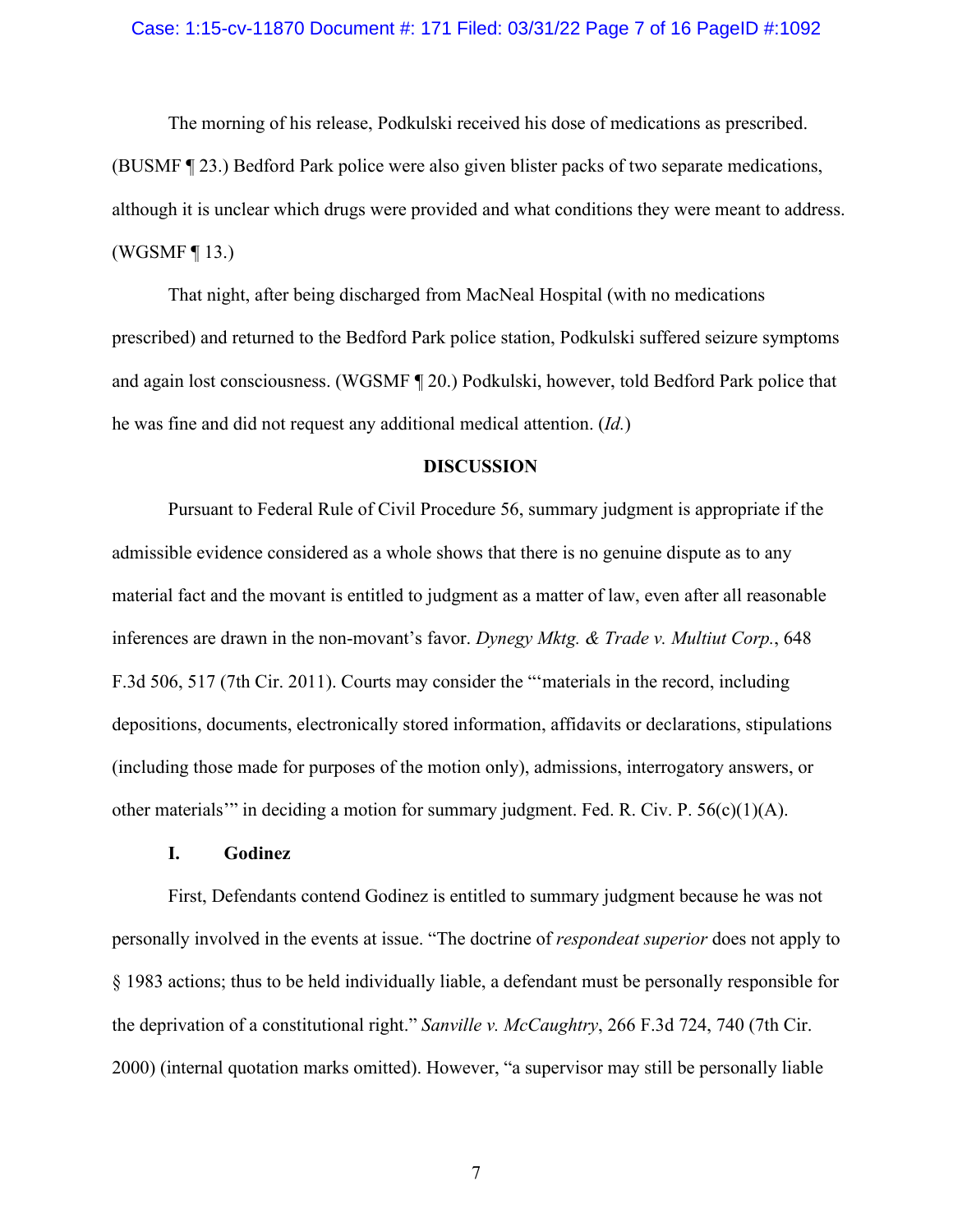#### Case: 1:15-cv-11870 Document #: 171 Filed: 03/31/22 Page 8 of 16 PageID #:1093

for the acts of his subordinates if he approves of the conduct and the basis for it." *Backes v. Vill. of Peoria Heights*, 662 F.3d 866, 870 (7th Cir. 2011) (internal quotation marks omitted). In other words, "[t]o show personal involvement, the supervisor must know about the conduct and facilitate it, approve it, condone it, or turn a blind eye for fear of what [he] might see." *Matthews v. City of East St. Louis*, 675 F.3d 703, 708 (7th Cir. 2012) (internal quotation marks omitted).

The parties do not dispute that Godinez, the Acting Director of the Illinois Department of Corrections in October 2014, was not present at Stateville on October 22, 2014. (BUSMF ¶ 5; WGSMF  $\P$  3.) Podkulski, however, advances that Godinez is nonetheless still personally liable because, as a supervisor, he failed to implement procedures to adequately address the needs of inmates who suffer from mental illness. According to Podkulski, Godinez should have been aware that the current procedures were inadequate given the existence of class actions filed against the IDOC alleging insufficient treatment of mental health conditions. But that Godinez may have been generally aware that various mental health procedures were inadequate is not enough to show that he knew about the events of October 22, 2014, or even that he knew about issues with the procedure for dealing with an inmate who has expressed suicidal thoughts, to say nothing of demonstrating that he then facilitated, approved of, or condoned them. *See, McDonald v. Obaisi*, No. 16-CV-5417, 2017 WL 4046351, at \*5 (N.D. Ill. Sept. 13, 2017) (dismissing claims where the complaint failed to allege that the defendant was aware of or involved in the particular misconduct of his subordinates).

Because Podkulski has not adduced any evidence of Godinez's personal involvement in the events of October 22, 2014, he cannot sustain a § 1983 claim against him. The Court therefore grants summary judgment in Godinez's favor.[2](#page-7-0)

<span id="page-7-0"></span><sup>2</sup> Podkulski also argues that Godinez failed to properly instruct his personnel to provide medication to treat his serious medical conditions. Setting aside the threshold issue of personal involvement, Podkulski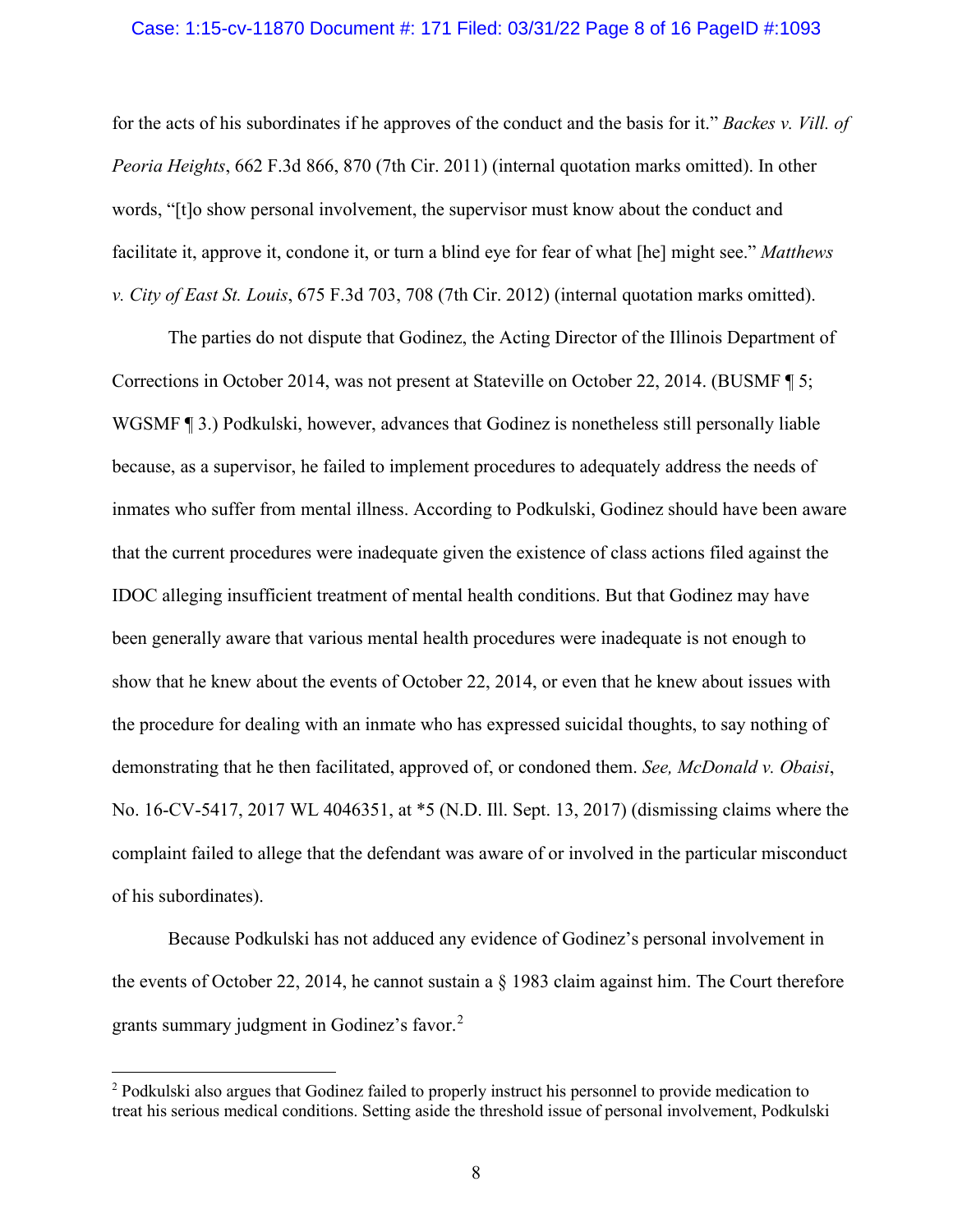# **II. Defendants Williams, Bell, and Utke**

Defendants next assert that Williams, Nurse Bell, and Nurse Utke are entitled to summary judgment because Podkulski cannot satisfy the elements of a deliberate indifference claim against them. "[D]eliberate indifference to serious medical needs of prisoners constitutes the 'unnecessary and wanton infliction of pain' proscribed by the Eighth Amendment." *Estelle v. Gamble*, 429 U.S. 97, 104 (1976) (quoting *Gregg v. Georgia*, 328 U.S. 153, 173 (1976)). A plaintiff asserting a claim for deliberate indifference must make two showings: first, that he suffered from "an objectively serious medical condition," and second, that "a state official was deliberately, that is subjectively, indifferent" to that condition. *Whiting v. Wexford Health Sources, Inc.*, 839 F.3d 658, 662 (7th Cir. 2016). Objectively serious medical conditions are those that "ha[ve] been diagnosed by a physician as mandating treatment or one that is so obvious that even a lay person would perceive the need for a doctor's attention." *Gayton v. McCoy*, 593 F.3d 610, 620 (7th Cir. 2010) (internal quotation marks omitted). Such medical conditions need not be life-threatening but may instead include conditions that, left untreated could "result in further significant injury or unnecessary and wanton infliction of pain." *Id.* Demonstrating the second, subjective element of a deliberate indifference claim "requires more than negligence or even gross negligence; a plaintiff must show that the defendant was essentially criminally reckless, that is, ignored a known risk." *Figgs v. Dawson*, 829 F.3d 895, 903 (7th Cir. 2016).

Podkulski asserts claims against Williams, Nurse Bell, and Nurse Utke for deliberate indifference with respect to his threats of suicide, physical injuries he alleges he sustained during

points to no evidence to support this claim, other than his assertion that he personally did not receive such medications. In fact, as the response to Podkulski's grievance indicates, it was IDOC policy to provide a two-week supply of medication to inmates upon discharge along with a prescription for an additional two weeks' worth of medication.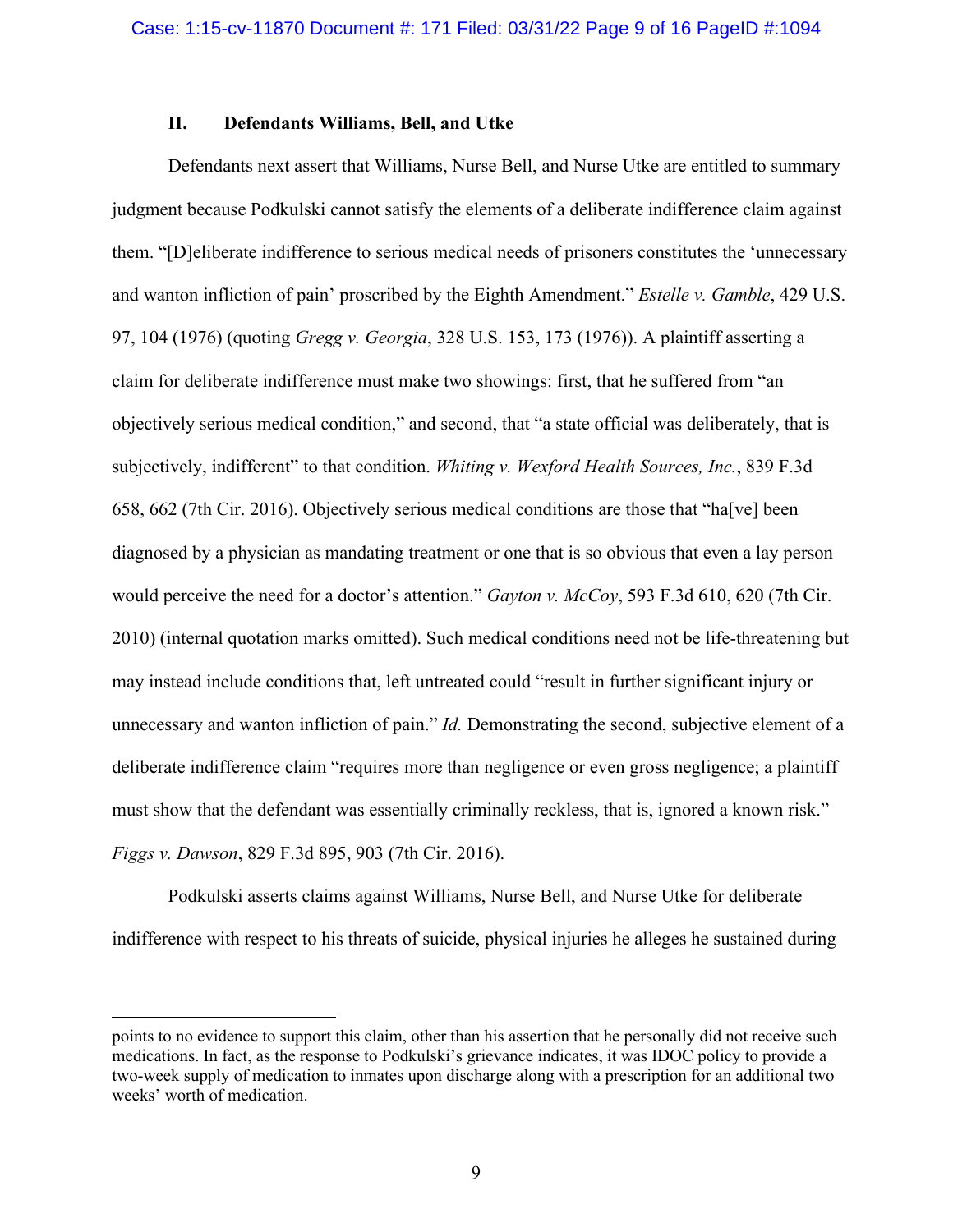### Case: 1:15-cv-11870 Document #: 171 Filed: 03/31/22 Page 10 of 16 PageID #:1095

the discharge process, and the failure to provide him with a two-week supply of medication upon his release. The Court addresses each in turn.

### **A. Threats of Suicide**

First, Podkulski claims that Williams, Nurse Bell, and Nurse Utke were deliberately indifferent to his risk of suicide. The Seventh Circuit has determined that suicide is an objectively serious harm. *Matos ex rel. Matos v. O'Sullivan*, 335 F.3d 553, 557 (7th Cir. 2003). Defendants, however, dispute that Podkulski can demonstrate that he was "on the verge of committing suicide" on October 22, 2014, such that he had an objectively serious medical condition. *Cavalieri v. Shepard*, 321 F.3d 616, 620 (7th Cir. 2003). In particular, Defendants note that the only evidence Podkulski offers to support this condition is his own testimony, while contemporaneous medical evaluations by both Nurse Bell and, hours later, staff at MacNeal hospital, found that he was not at risk of suicide such that any intervention was necessary. And, as Defendants observe, Podkulski's behavior was consistent with a desire to use a suicide threat as a means to get placed into a crisis hold and thus delay his release from Stateville—after all, Podkulski had only just learned that he was to be discharged into the custody of Bedford Park police in connection with a warrant for murder. In Defendants' view, there was never any genuine risk of self-harm so as to constitute an objectively serious medical condition, only a self-serving desire to avoid being immediately placed into the custody of law enforcement. However, because Podkulski fails to create a dispute of fact as to whether any Defendant knew of and disregarded a high risk that Podkulski would self-harm, the Court need not resolve whether Podkulski's evidence could show an objectively serious medical condition.

To prevail on his deliberate indifference claim, Podkulski must prove that "each individual defendant subjectively knew that [Podkulski] was at substantial risk of committing suicide *and*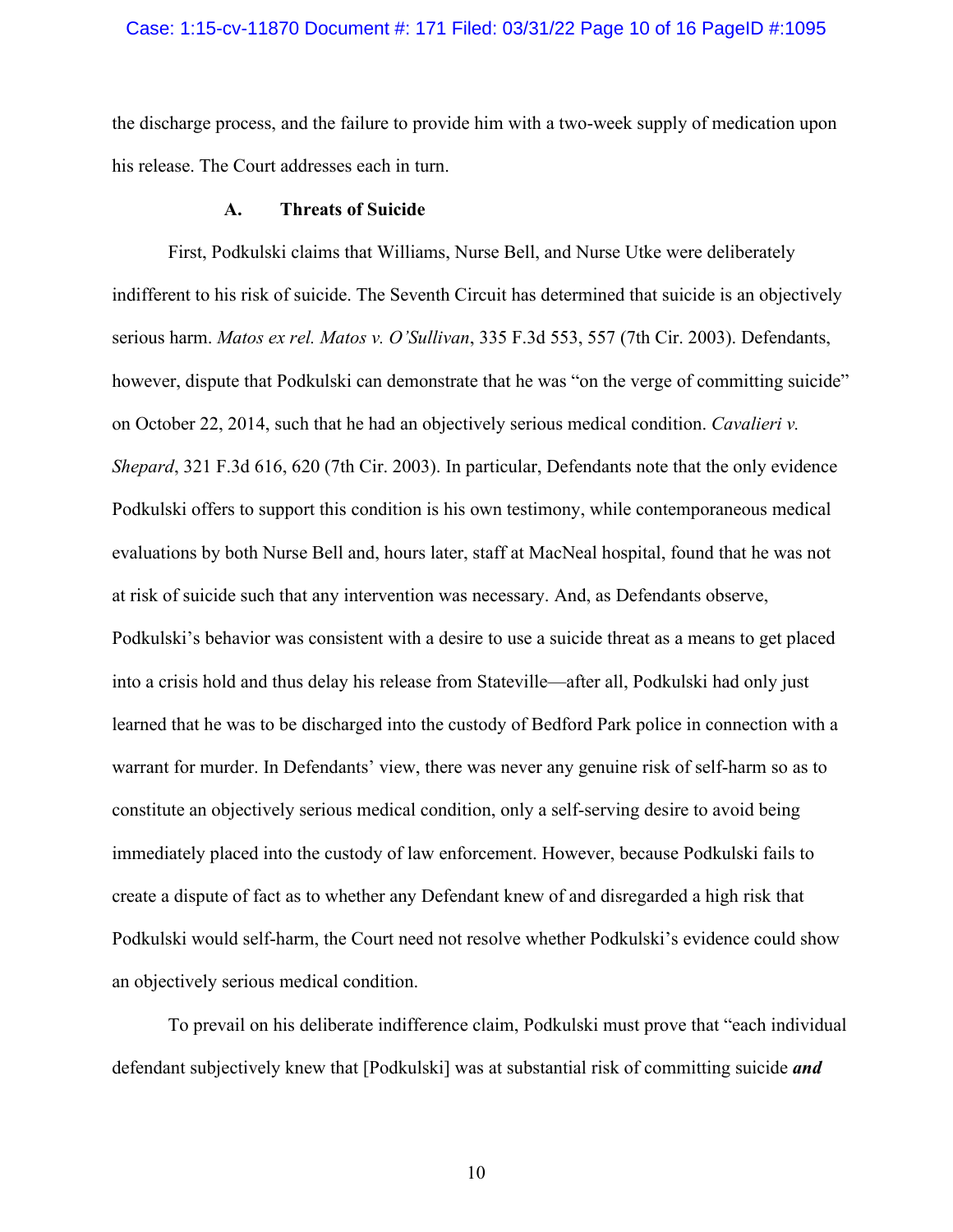#### Case: 1:15-cv-11870 Document #: 171 Filed: 03/31/22 Page 11 of 16 PageID #:1096

that each individual defendant intentionally disregarded that risk." *Matos*, 335 F.3d at 557*.* It is well-established that for claims of deliberate indifference a "medical professional is entitled to deference in treatment decisions unless no minimally competent professional would have so responded under those circumstances." *Sain v. Wood*, 512 F.3d 886, 894–95 (7th Cir. 2008) (internal quotation marks omitted). And non-medical professionals like Williams (or even Nurse Utke, who is not a trained mental health professional) may rely on the determination of a medical professional like Nurse Bell. *McGee v. Adams*, 721 F.3d 474, 483 (7th Cir. 2013).

Here, after Podkulski stated he was experiencing suicidal thoughts and requested a crisis team member, Nurse Bell, a mental health professional, arrived and evaluated him. Following protocol, Nurse Bell interviewed Podkulski and completed the standard Evaluation of Suicide Potential Form to assess his risk of suicide. Protocol dictates that further action (review for crisis watch and referral to a mental health professional) may be necessary when an inmate scores 5 or higher points on suicide risk factors. Nurse Bell's evaluation, however, indicated that Podkulski only displayed 2 of 15 suicide risk factors and demonstrated 3 of 8 suicide protective factors. Using her clinical judgment, Nurse Bell determined that Podkulski was *not* at substantial risk of suicide and therefore she did not recommend any further action. While Podkulski suggests that he was not treated for his suicidal thoughts because Williams told Nurse Bell and Nurse Utke not to treat him (which Defendants dispute), the record is clear that Nurse Bell did, in fact, evaluate Podkulski and independently determine that there was no need for any additional treatment. Put simply, Podkulski points to no evidence that would support a finding that Nurse Bell (and relatedly, Williams and Nurse Utke, who were entitled to rely upon her determination) subjectively knew that his risk of suicide was high and yet proceeded to disregard that risk. Instead, the opposite is true: Podkulski expressed thoughts of suicide, prison officials responded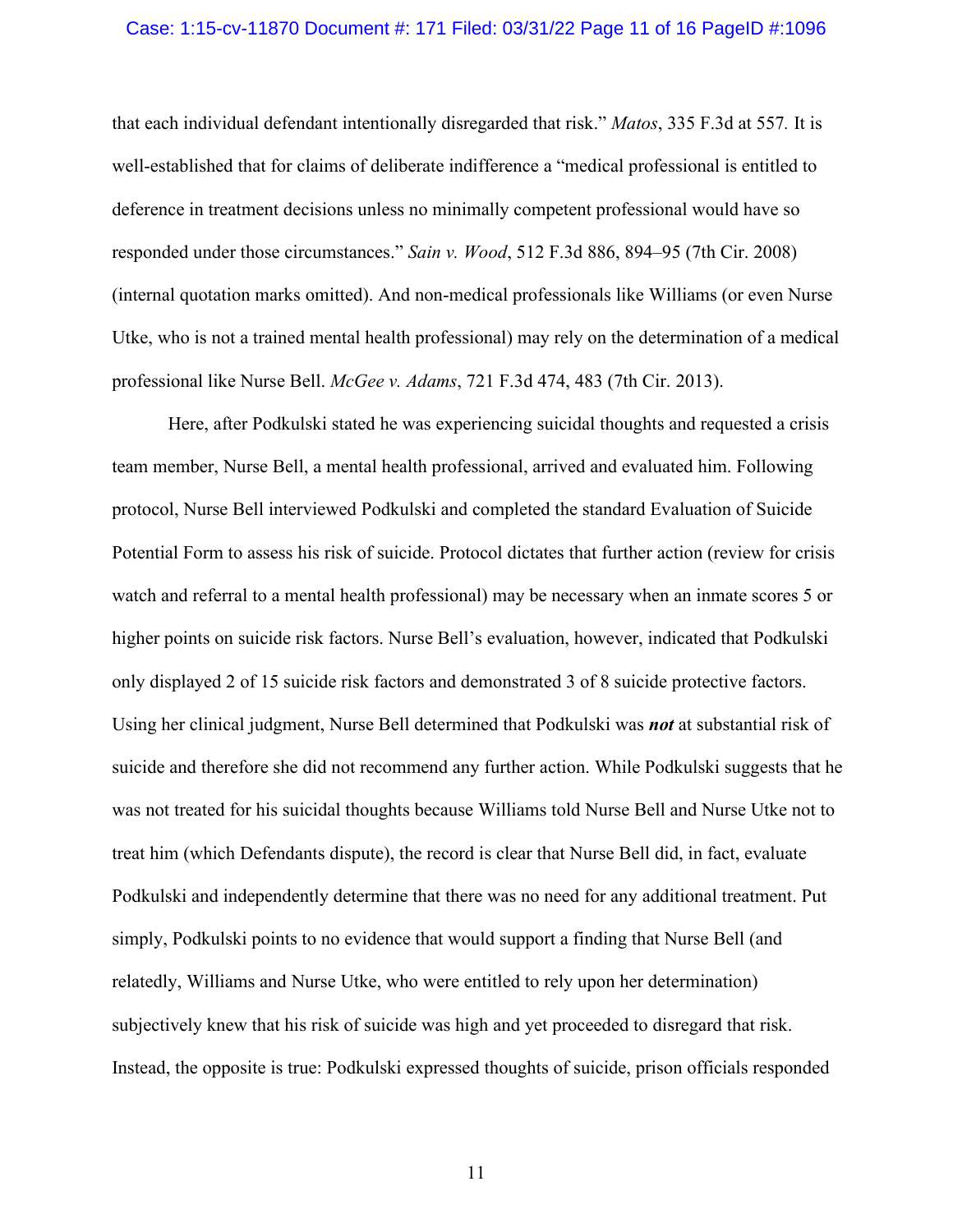### Case: 1:15-cv-11870 Document #: 171 Filed: 03/31/22 Page 12 of 16 PageID #:1097

by calling a qualified mental health professional (Nurse Bell), and that professional determined the risk of suicide was not so high as to require action.

Podkulski nonetheless insists that there is a genuine dispute of material fact because he was not given treatment even after expressing suicidal thoughts—in essence, Podkulski suggests that every time an inmate expresses suicidal ideations, failure to place them under a crisis watch or take other action is *de facto* deliberate indifference.<sup>[3](#page-11-0)</sup> But Defendants have provided evidence showing that they did not place Podkulski under crisis watch or take any other action<sup>[4](#page-11-1)</sup> not because they were deliberately indifferent to his purported suicidal tendencies, but instead on the basis of a medical determination that such action was unnecessary. To rebut this evidence, Podkulski must show that Nurse Bell's findings and recommended actions were "such a substantial departure from accepted professional judgment, practice, or standards as to demonstrate that the person responsible actually did not base the decision on such a judgment." *Campbell v. Kallas*, 936 F.3d 536, 545 (7th Cir. 2019) (internal quotation marks omitted).

Podkulski, however, is unable to point to anything in the record that could support a finding that not providing treatment to an individual in his situation departed so substantially from professional practice. In fact, as the Evaluation of Suicide Potential form shows, explicit statements of suicidality are only one factor of many that protocol dictates must be considered when assessing suicide risk. And, critically, other medical providers at MacNeal Hospital affirmed

<span id="page-11-0"></span><sup>&</sup>lt;sup>3</sup> At times Podkulski also seems to argue that there is a genuine dispute of material fact as to whether he communicated suicidal thoughts. This is not so—Defendants admit that Podkulski stated that he was suicidal while at both Stateville and MacNeal Hospital. Defendants' position is not that Podkulski never indicated that he was suicidal, but rather that other factors indicated the suicide risk was such that no additional preventative measures had to be taken.

<span id="page-11-1"></span><sup>4</sup> The Court notes that Podkulski repeatedly claims that he was entitled to treatment that he did not receive. Podkulski does not, however, provide any details as to what form that treatment should have taken, be it being placed on suicide watch, given medications that might treat his suicidal thoughts, or any other treatment option.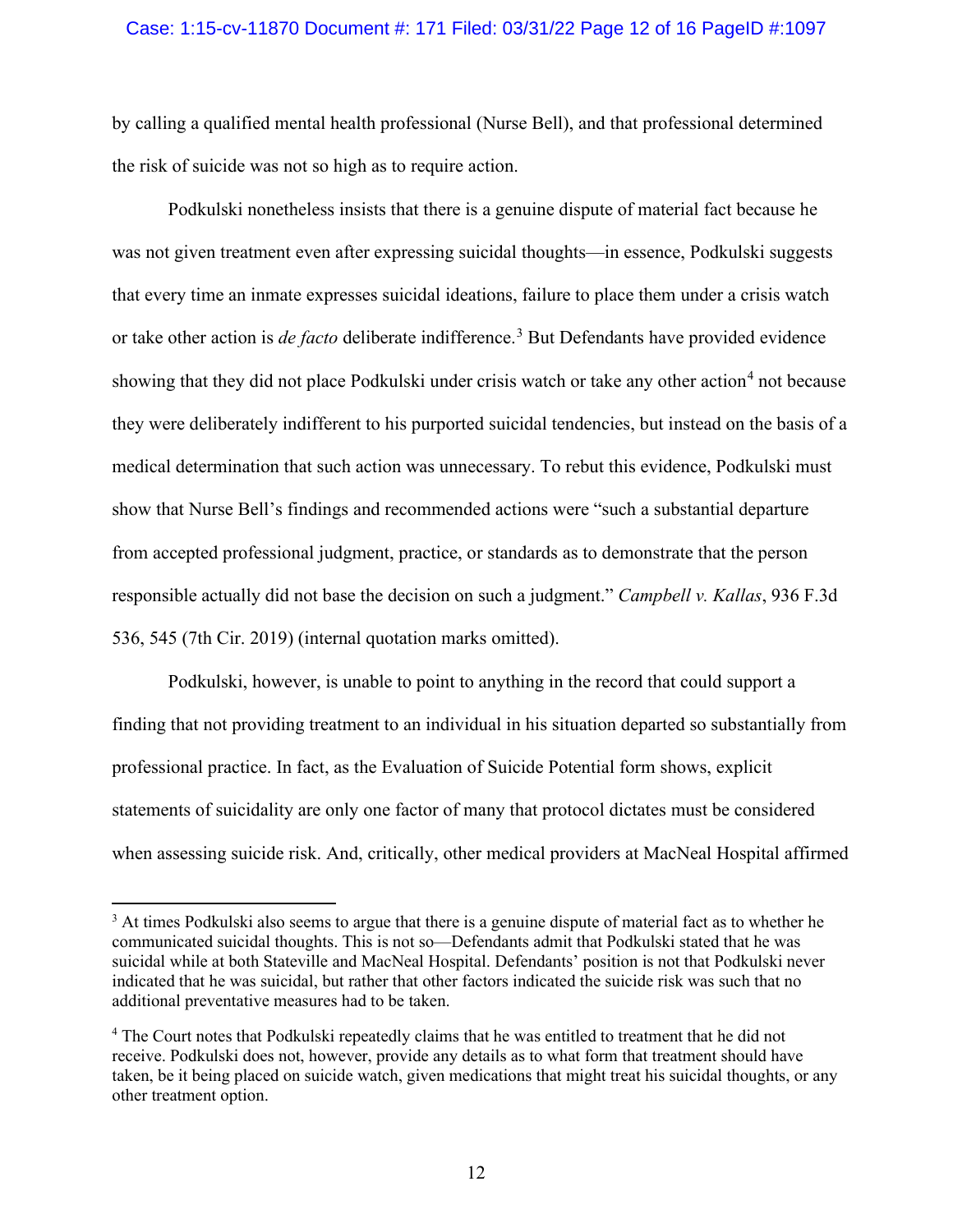#### Case: 1:15-cv-11870 Document #: 171 Filed: 03/31/22 Page 13 of 16 PageID #:1098

Nurse Bell's actions and conclusions, finding no crisis intervention warranted even after Podkulski again stated he was suicidal. In light of the evidence, Podkulski's own conclusory claims that only those acting with deliberate indifference could have failed to treat his suicidal ideations cannot serve to create a dispute of material fact as to whether Defendants subjectively knew and subsequently disregarded his risk of suicide.

## **B. Physical Injuries**

Defendants also contend that Podkulski cannot prevail on any claims relating to their failure to treat physical injuries Podkulski alleges he suffered during the discharge process. Specifically, Podkulski maintains that he was injured and in pain from being hog-tied by other (non-defendant) individuals after refusing to sign his release paperwork.

A "significant delay in effective medical treatment also may support a claim of deliberate indifference, especially where the result is prolonged and unnecessary pain." *Berry v. Peterman*, 605 F.3d 435, 441 (7th Cir. 2010). Here, although Podkulski alleges that he was in pain, he points to no delay in medical treatment. It is undisputed that Nurse Utke came to the holding cell to evaluate Podkulski for injuries, and that Podkulski refused assessment and all medical treatment. Setting aside that any delay in treatment was caused by Podkulski's own refusal of care, Podkulski was transported to MacNeal Hospital within a few hours of the alleged injury. Podkulski provides no basis from which a jury could conclude that such a short delay rose to the level of a constitutional violation. *See, e.g.*, *Langston v. Peters*, 100 F.3d 1235, 1240 (7th Cir. 1996) ("We have held in the past that a two-hour delay is not an unreasonably long wait for an xray, an examination, and possibly a set of a fracture.")

Beyond Podkulski's own testimony that he did in fact suffer an injury, there is also no evidence in the record to support that such injury constituted an objectively serious medical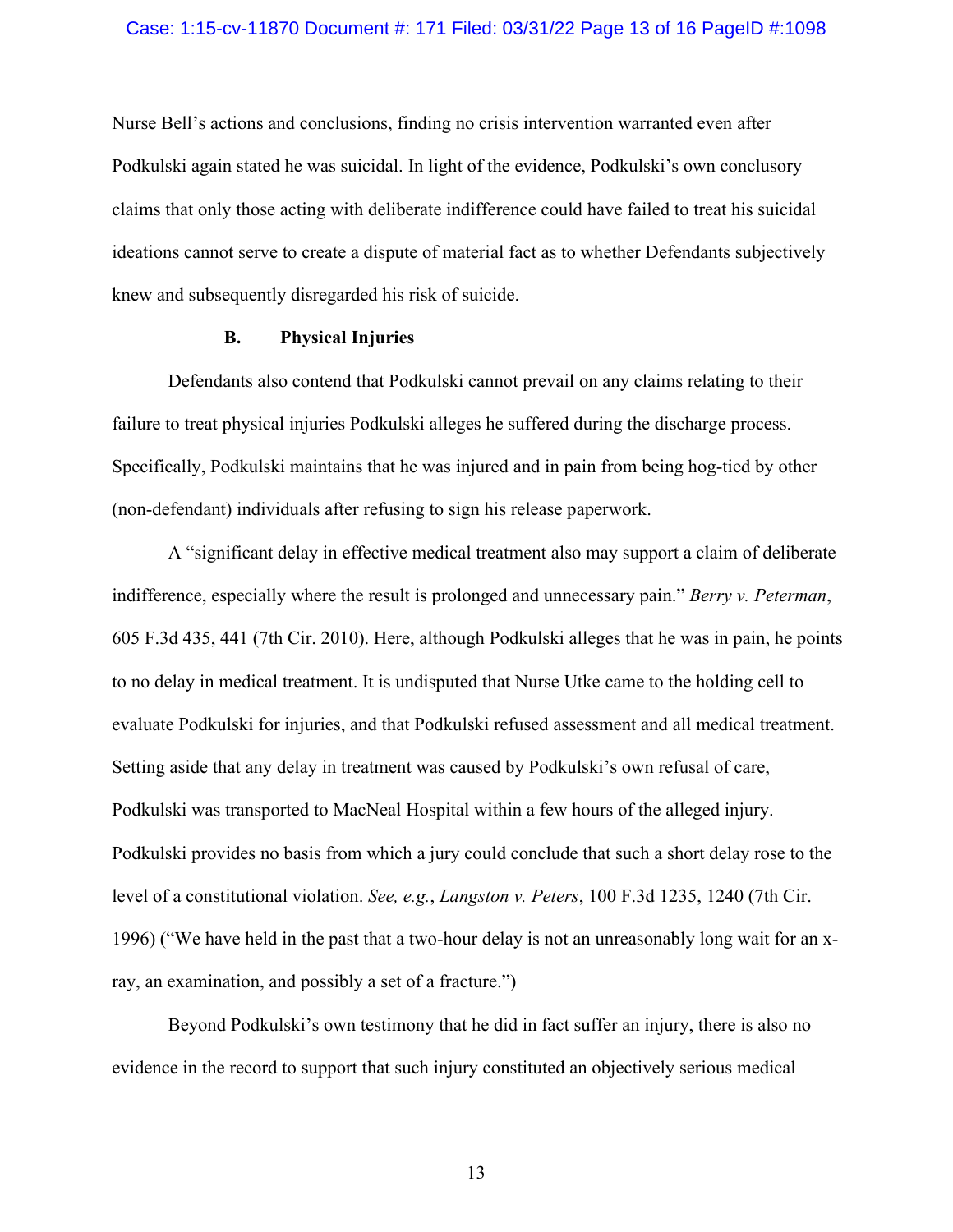#### Case: 1:15-cv-11870 Document #: 171 Filed: 03/31/22 Page 14 of 16 PageID #:1099

condition. Although Podkulski refused to be assessed, Nurse Utke noted that he did not have any noticeable injuries. Furthermore, X-rays taken at MacNeal Hospital revealed no fractures in any of the areas where Podkulski claims to have been injured and a physical exam noted no signs of trauma. In fact, medical records indicate that Podkulski was not in any pain at all upon admission to MacNeal, as he self-reported being at "0/10" on the pain scale.

In sum, Podkulski offers no evidence from which a trier of fact could find that Defendants were deliberately indifferent to any physical injury.

#### **C. Provision of Medication**

Lastly, Defendants argue that they cannot be held liable for failing to provide Podkulski with a supply of medications because there is no constitutional right for prisoners to be released with such medication. The Court need not reach this issue, however, because Podkulski has failed to produce evidence showing that Williams, Nurse Bell, or Nurse Utke was personally involved in the decision to release him without a supply of his medication. It is undisputed that Nurse Bell had no authority to dispense medications to inmates—accordingly, she cannot be responsible for his failure to receive any. And while Podkulski claims that Williams told Nurse Bell and Nurse Utke not to treat him, those allegations relate to treatment of Podkulski's claimed injuries and suicidal ideation. There is no evidence in the record—indeed, there is not even an allegation—that Williams further directed other medical personal not to dispense any medication.

Accordingly, Podkulski primarily contends that Nurse Utke was responsible for ensuring he received his medication upon release. But Nurse Utke was involved with Podkulski's care on October 22, 2014 only to the extent that she was called into the holding cell to evaluate him for injuries following his request for a crisis evaluation. There is simply nothing in the record to indicate that she was also responsible for dispensing medications as part of Podkulski's routine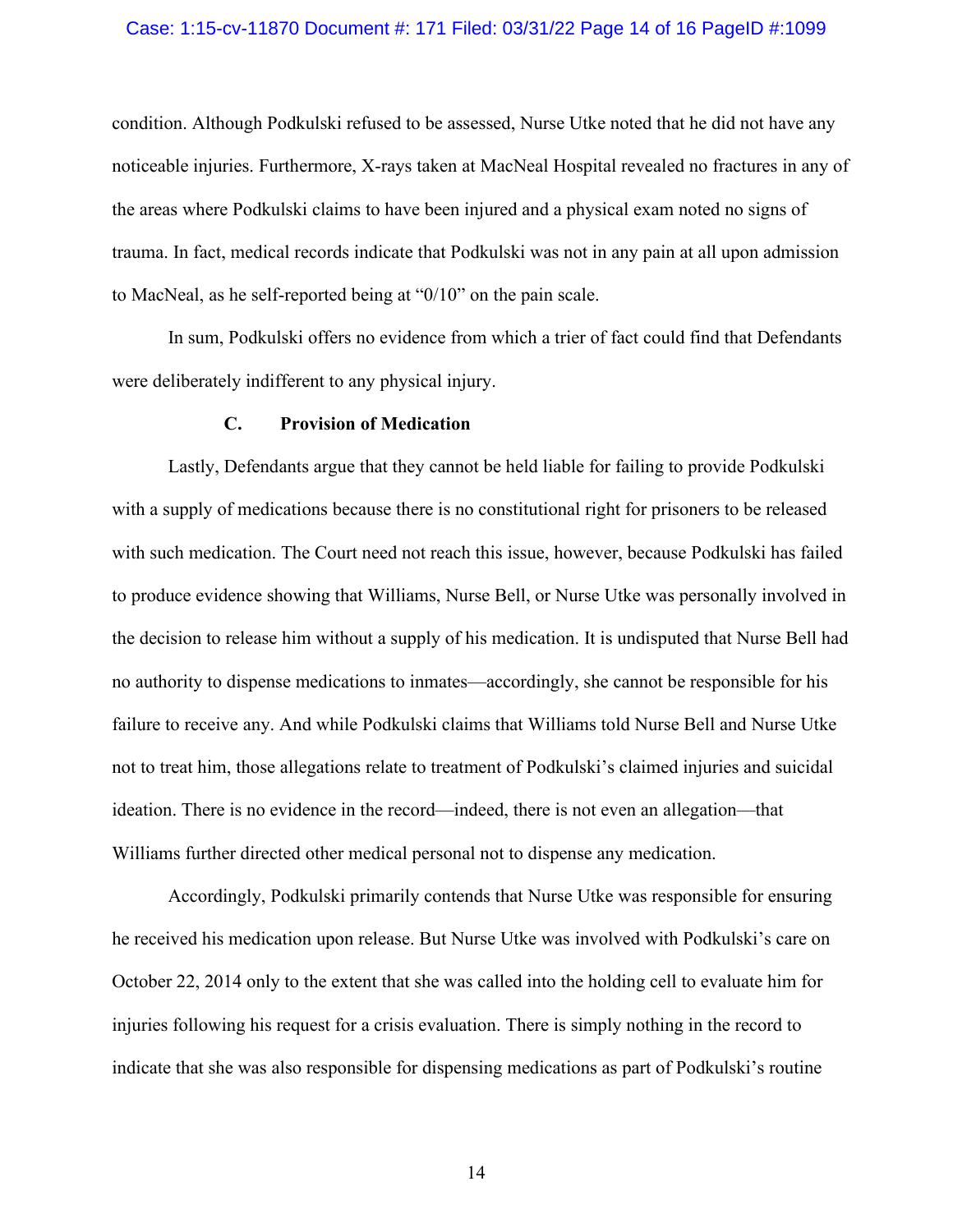#### Case: 1:15-cv-11870 Document #: 171 Filed: 03/31/22 Page 15 of 16 PageID #:1100

discharge process. Podkulski, however, asserts that because Nurse Utke was aware of his medication needs due to her review of the grievance form he filed six weeks before his discharge, she therefore had a duty independently to ensure that he received his medication upon discharge. Setting aside that merely reviewing Podkulski's medical records weeks before his release almost certainly did not make Nurse Utke personally responsible for ensuring that Podkulski would receive his medications upon discharge, the grievance form does not provide any evidence that Nurse Utke knew of Podkulski's need for medications to treat seizures and depression. This is because the grievance form did *not*, as Podkulski maintains, relate to a concern that he would not be provided those medications upon release. Rather, the grievance form clearly indicates that Podkulski was concerned about his ability to receive medical equipment to administer his diabetes medication—there is no mention of any fear that he would not receive medications required to treat other conditions.

Therefore, because Podkulski advances no evidence to support that any Defendant was personally involved in dispensing (or failing to dispense) his medications, the Court need not address whether he had a constitutional right to receive them.<sup>[5](#page-14-0)</sup>

#### \*\*\*

In sum, Podkulski has failed to demonstrate a genuine issue of material fact with respect to any of his claimed bases for asserting that Williams, Nurse Bell, and Nurse Utke were deliberately indifferent to his serious medical needs. As a result, the Court grants summary judgment in their favors.

<span id="page-14-0"></span><sup>&</sup>lt;sup>5</sup> For similar reasons, the Court need not address Defendants' argument that Podkulski suffered no harm from any failure to provide medication.